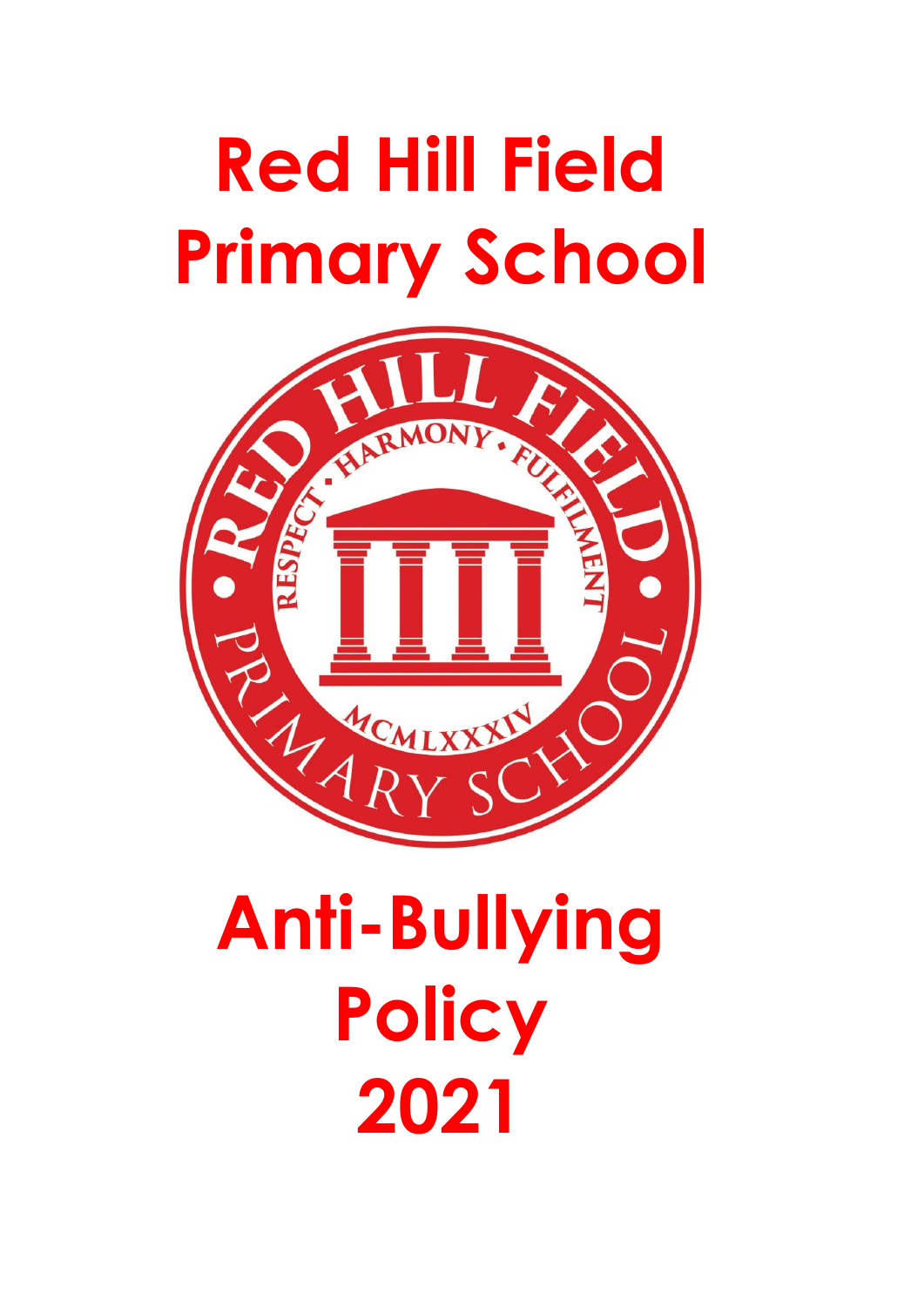#### **Aims of the Policy**

At Red Hill Field Primary School our primary aim is to prevent bullying from occurring but, where it does, we deal with it decisively and promptly.

Our vision is to create a positive learning environment where everyone is valued, supported and encouraged to achieve their full potential in all areas of their lives. We aim to create a safe, secure, stimulating, caring and positive learning environment and to encourage, support and include all learners so that they can achieve their full potential regardless of their ability, age, gender, background or race.

To ensure this happens, our Behaviour Policy, Anti-Bullying and Safeguarding policy will provide a robust framework so all children, staff and governors understand what behaviour is expected; how to encourage good behaviour and how to deal with unwanted behaviour.

This policy will outline how our children learn to develop a sense of self-worth and to respect similarities and differences – through various teaching methods and environmental features. In addition it will show how we help children to develop self-discipline and to understand how their actions impact on others and how to be sensitive to others children's situations.

#### **What is bullying?**

Red Hill Field Primary School agrees with the Anti-Bullying Alliance's view of bullying. The ABA states:

#### **'Bullying is the repetitive, intentional hurting of one person or group by another person or group, where the relationship involves an imbalance of power. It can happen face to face or online.'**

This policy includes bullying of children and staff by pupils, parents or staff.

#### **Bullying behaviour can include, but is not limited to:**

- Physical: Pushing, poking, kicking, hitting, biting, pinching, damage to property etc.
- Verbal: Name calling, sarcasm, spreading rumours, threats, nasty teasing, insults and belittling.
- Emotional, psychological and indirect: Isolating others, rumours, tormenting, hiding books, threatening gestures, ridicule, humiliation, intimidating, excluding, manipulation, coercion and exploitation.
- Online/cyber: Using ICT and the internet via mobile phones and computers for posting on social media, sharing photos, sending nasty text messages, sending messages in online games and social exclusion
- Sexual: Unwanted physical contact, inappropriate touching, abusive comments, exposure to inappropriate films etc.
- Homophobic or biphobic based on sexuality or perceived sexuality
- Transphobic based on gender identify and/or gender stereotyping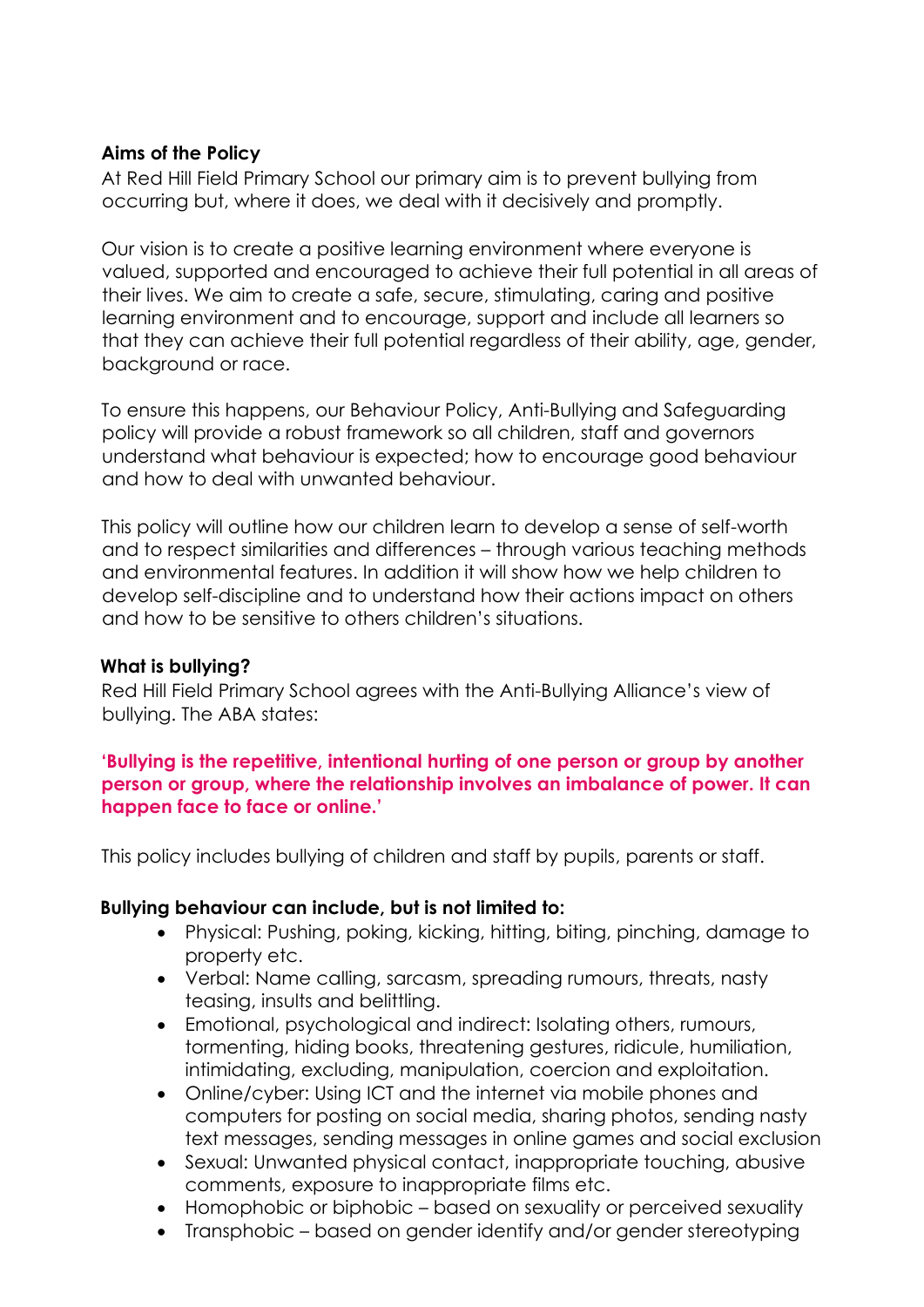- Racial, religious or cultural
- Focussed on SEN and disabilities
- Focussed on appearance or health conditions
- Related to home circumstance.

#### **Prevention of Bullying**

At Red Hill Field Primary School we have high expectations of behaviour; teaching children social skills and active promotion of good behaviour are the key elements to ensure bullying does not occur. The following methods are used to achieve these aims:

- Our Behaviour Policy is available on our website and outlines how good behaviour is praised and encouraged so children understand what is expected of them and can learn from good role models.
- There is regular and focused teaching of Personal, Social and Health Education as this is a key factor in ensuring children know how to treat each other well and are able to discuss feelings. We follow the Cambridgeshire Primary Personal Development Programme.
- Children are taught about appropriate use of the internet and social media through ICT lessons, including what it is and how to deal with cyber bullying. We use the Rising Stars 'Switched on Computing'.
- Training is given to lunchtime staff on games and activities for children as well as use and implementation of the Behaviour Policy.
- Regular assemblies are given to ensure children know what bullying is; what to do if it happens; who to ask for help and that they are all responsible, even if they are not actively bullying.
- All school staff actively listen to children about behaviour issues and respond with tailored learning, where appropriate, before issues escalate into bullying. Incidents of unwanted behaviour are recorded to help identify patterns of behaviour.
- The Anti-Bullying Policy will be reviewed every two years in consultation with the whole school community.
- We have a governor who takes responsibility for overseeing our policy and practice. Incidents of bullying are shared with the local governing body.
- A team of Well Being and Sports Ambassadors have been recruited from Year 6 and the children have been trained to lead play activities and games at playtime and lunchtime. An assembly has been held to explain this to the school.

### **What to do if bullying occurs**

Red Hill Field Primary School's Behaviour Policy outlines how unwanted behaviour should be dealt with. 'Unwanted behaviour' becomes bullying when it is deliberate, repetitive and involves an imbalance of power.

• Children who feel they are being bullied can read our child-friendly policy which is available in every classroom or look at the charter on our Anti-Bullying display – this will explain the steps below.